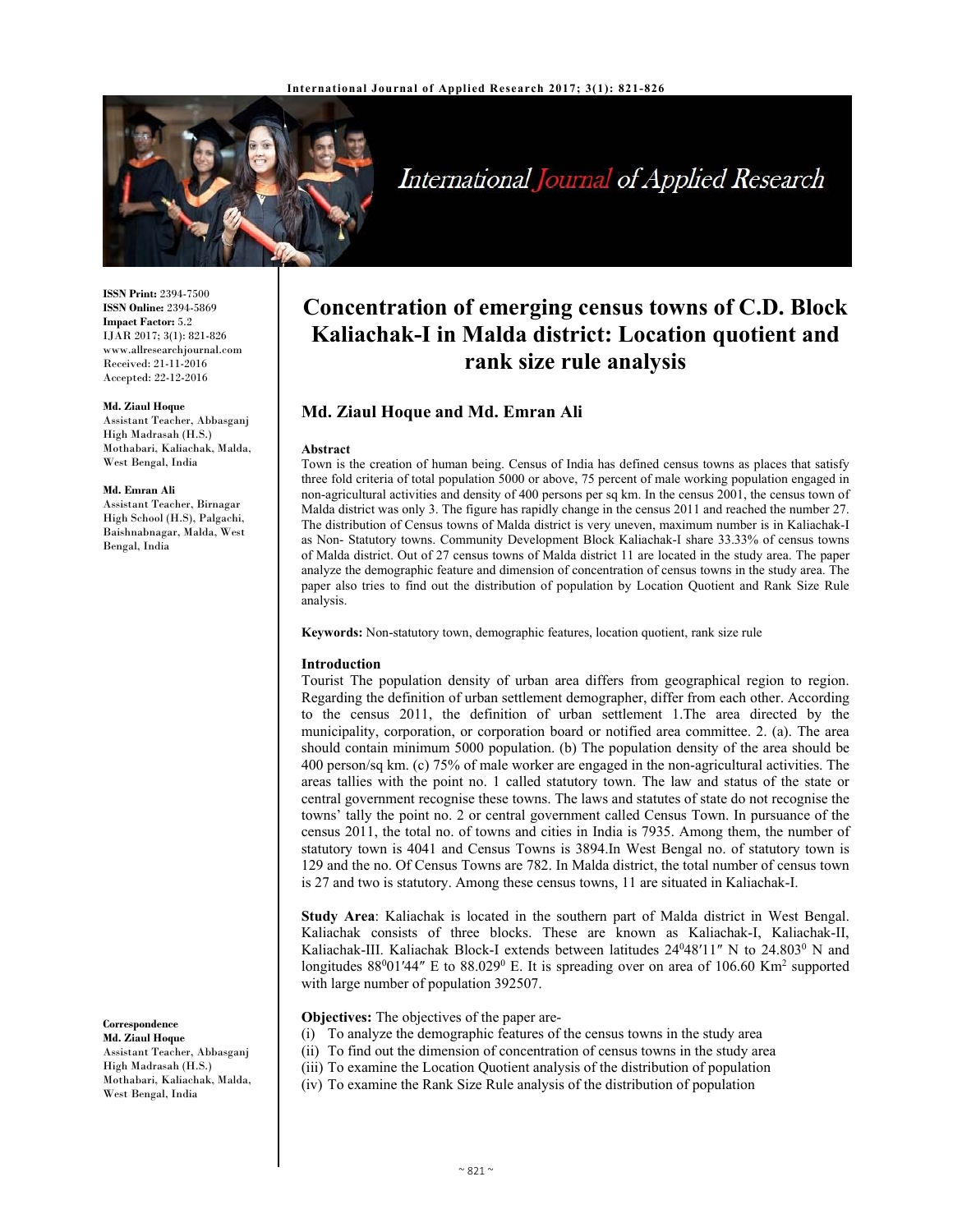

**Data base and methodology:** The paper is based mainly on secondary data, which has been collected from community block development office, article in journals, innumerable newspapers and Census of India 2011. The compiled data are interpreted appropriately by statistical method of percentage, ratio, Standard deviation, Location Quotient and Rank Size Rule. The data is presented by means of cartographic technique to find out the objectives of the study.

## **Review of related literature**

- 1. Karmakar. J. (2015) [1] conducts a research paper, find out the spatial distribution and size classification of census towns of West Bengal with respect to the four regions and districts respectively. He also find out the socio-economic condition of the census town include literacy rate, sex ratio, work participation rate, female worker participation rate availability of work through main & marginal workers.
- 2. Aktar. N. & Sultana. C. (2014) [2] publish a research paper, find out the existing level of urbanization in terms of emerging spatial patterns and suggest, if any, plan strategies to cope up with the distortions introduced in the patterns of urbanization of West Bengal.
- 3. Bhowmick. & Sivaramakrishna (2015) [3] conduct a research paper of Haora District in the changing scenario of urbanization and find out the tendency of residents to flee from the most urbanization part of the district towards the blocks of mainly rural part, which shows that a new chapter is commencing. This process ultimately influences the sub urban growth and this statement proved by the visual, quantitative and qualitative interpretation of the urban structure of the concerned district and find out increasing number of census towns that denotes the deconcentration of population from the urban core to the periphery.

**Need for the study:** An important aspect of urbanization in the world is the uneven pattern of development and distribution of small towns and big cities within a system.

The sudden reversal of demographic and also urbanization patter in West Bengal indicates a flicker of in situ urbanization which is no doubt very weak in India but it is important for urban sustainability. A visual investigation of the Census of India 2011 confirms the tremendous increase in the number of invisible towns (Commonly known as census towns or non-statutory towns) in India where West Bengal registered the highest number of census towns. There are two municipalities in the district of Malda namely Old Malda and English Bazar. There is Twenty-seven Census Towns (CT) in the district. Among them 11 census towns situated in the Kaliachak-I that indicate the changing stage of urbanization pattern of Malda District. This paper would help the urban experts, planners and researchers for the development of socio-economic and cultural phenomenon in the study area.

## **Demographic features**

**Total population:** According to the census 2011, the total population of Census Town C.D. Block Kaliachak -I is 123474, which share 31.45 percentages of entire the block. The male population is 51.21 percentages and female population is 48.79 percentages in the census towns of the block.

| Name of<br>census town | Male<br>Population  | Female<br>Population | <b>Total</b><br>Population |
|------------------------|---------------------|----------------------|----------------------------|
| Alipur                 | 8841                | 8506                 | 17347                      |
| Bara Sujapur           | 8129                | 7699                 | 15808                      |
| Bamangram              | 6905                | 6645                 | 13550                      |
| Silampur               | 6404                | 6260                 | 12664                      |
| Baliadanga             | 6340                | 6039                 | 12379                      |
| Chhoto Sujapur         | 5808                | 5408                 | 11216                      |
| Karari<br>Chandpur     | 5571                | 5370                 | 10941                      |
| Nazirpur               | 4528                | 4250                 | 8778                       |
| Chaspara               | 3963                | 3763                 | 7731                       |
| Jadupur                | 3918                | 3667                 | 7585                       |
| Jalalpur               | 2831                | 2629                 | 5460                       |
| Total<br>-             | 63238<br>$\sim$ $-$ | 60236                | 123474                     |

**Source:** Census of India, 2011



According to the above table, the highest population is 17347 in Alipur and the lowest population is 5460 in the census town of Jalalpur in Kaliachak-I block. Flowing data show that Bara Sujapur (15808), Bamangram (13550), Silampur (12664), Baliadanga (12379), Chhoto Sujapur (11216), Karari Chandpur (10941), Nazirpur (8778), Chaspara (7731), Jadupur (7585).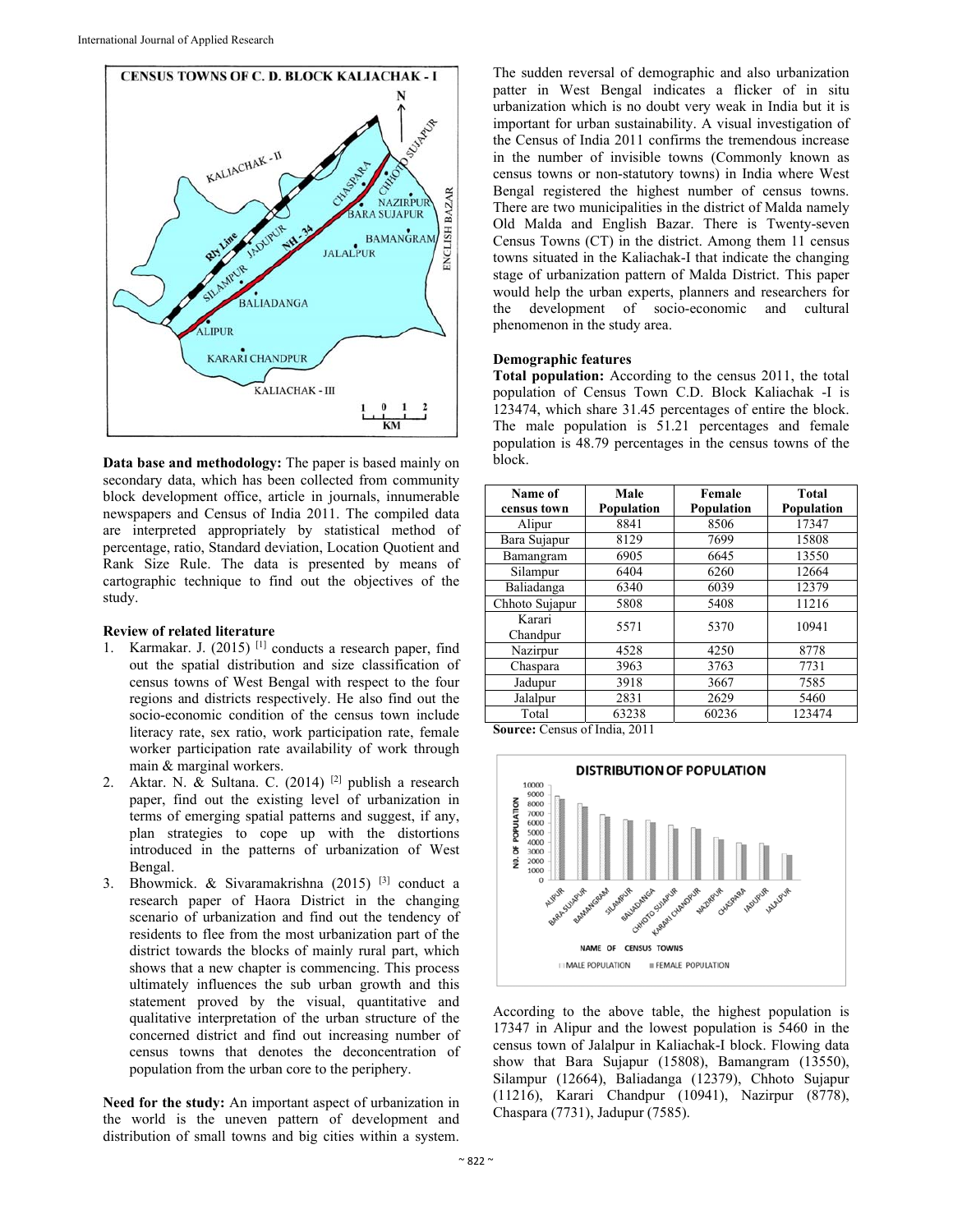**Sex Ratio:** The census 2011 shows the female sex ratio of census town height is 978 in Silampur and the lowest is 929 in Jalalpur.

| Name of census town       | <b>Female Sex Ratio</b> | <b>Child Sex Ratio</b> |
|---------------------------|-------------------------|------------------------|
| Alipur                    | 962                     | 936                    |
| Bara Sujapur              | 945                     | 979                    |
| Bamangram                 | 962                     | 958                    |
| Silampur                  | 978                     | 969                    |
| Baliadanga                | 953                     | 972                    |
| Chhoto Sujapur            | 931                     | 1013                   |
| Karari Chandpur           | 964                     | 899                    |
| Nazirpur                  | 939                     | 973                    |
| Chaspara                  | 951                     | 982                    |
| Jadupur                   | 936                     | 913                    |
| Jalalpur                  | 929                     | 897                    |
| Average                   | 950                     | 954                    |
| <b>Standard Deviation</b> | 14.83                   | 27.58                  |

**Source:** Census of India, 2011

The female sex ratio of Alipur and Bamangram is 962, others are Bara Sujapur (945), Baliadanga (953), Karari Chandpur (964), Nazirpur (939), Chaspara (951), Jadupur (936) and Jalalpur (929).All the census towns are above the urban India (926), West Bengal and Malda district female sex ratio is 949.



The Census data shows that the child sex ratio is 936 in Alipur, others are 979 in Bara Sujapur, 958 in Bamangram, 969 in Silampur, 972 in Baliadanga, 1013 in Chhoto Sujapur, 889 in Karari Chandpur, 973 in Nazirpur, 982 in Chaspara, 913 in Jadupur and 897 in Jalalpur. Chhoto Sujapur and Jalalpur are the below of national 902 in urban India and Malda district urban 960 child sex ratio.

**Children:** The total child of the census towns is 19697, which share the 15.95 percentages of the total population of this block.

| <b>Name of census</b><br>town | <b>Total</b><br><b>Children</b> | % Of Total<br>population |
|-------------------------------|---------------------------------|--------------------------|
| Alipur                        | 2772                            | 15.98                    |
| Bara Sujapur                  | 2505                            | 15.85                    |
| Bamangram                     | 2213                            | 16.33                    |
| Silampur                      | 2097                            | 16.56                    |
| Baliadanga                    | 1706                            | 13.78                    |
| Chhoto Sujapur                | 1757                            | 15.67                    |
| Karari Chandpur               | 1777                            | 16.24                    |
| Nazirpur                      | 1580                            | 18.00                    |
| Chaspara                      | 1225                            | 15.85                    |
| Jadupur                       | 1234                            | 16.27                    |
| Jalalpur                      | 831                             | 15.21                    |
| $Total = 19697$               |                                 | $Average=15.95$          |

**Source:** Census of India 2011

The more number of children is 2772 in Alipur, following by Bara Sujapur (2505), Bamangram (2213), Silampur (2097), Karari Chandpur (1777), Chhoto Sujapur (1757), Baliadanga (1706), Nazir pur (1580), Jadupur (1234), Chaspara (1225) and Jalalpur (831) is the lowest number, amounting 660

**Literacy rate and Gender Gap:** Average literacy rate of census town in Kaliachak is 69.21 % and male is 71.28 % while female is 67.06 %

It is observed on perusal of the below table that the literacy rate is not equal among the census towns. They have gap and difference. In accordance with census 2011, there are 27 census towns in Malda district. Among these 27 census town-11 census towns situated at Kaliachak I. According to the table the literacy rate of census town in Alipur is 44.79, Bara Sujapur is 77.54%, Bamangram is 72.29%, Silampur is 56.98%, Baliadanga is 76.00%, Chhoto Sujapur is 77.32%, Karari Chandpur is 52.36%,Nazirpur is 62.06%, Chaspara is 75.82%, Jadupur is 72.81% and Jalalpur is 73.93%

| Name of census town | Total literacy rate (%) | Male literacy rate $(\% )$ | Female literacy rate (%) | Gender Gap (%) |
|---------------------|-------------------------|----------------------------|--------------------------|----------------|
| Alipur              | 64.23                   | 69.12                      | 59.18                    | 9.94           |
| Bara Sujapur        | 77.54                   | 77.93                      | 77.13                    | .8             |
| Bamangram           | 72.29                   | 71.41                      | 73.19                    | $-1.78$        |
| Silampur            | 56.98                   | 61.19                      | 52.68                    | 8.51           |
| Baliadanga          | 76.00                   | 79.71                      | 72.10                    | 7.61           |
| Chhoto Sujapur      | 77.32                   | 77.67                      | 76.95                    | 0.72           |
| Karari Chandpur     | 52.36                   | 56.72                      | 47.89                    | 8.83           |
| Nazirpur            | 62.06                   | 60.64                      | 63.58                    | $-2.94$        |
| Chaspara            | 75.82                   | 75.49                      | 76.18                    | 0.69           |
| Jadupur             | 72.81                   | 76.29                      | 69.10                    | 7.19           |
| Jalalpur            | 73.93                   | 77.89                      | 69.68                    | 8.21           |
| Average             | 69.21                   | 71.28                      | 67.06                    | 4.34           |

**Source:** Census of India, 2011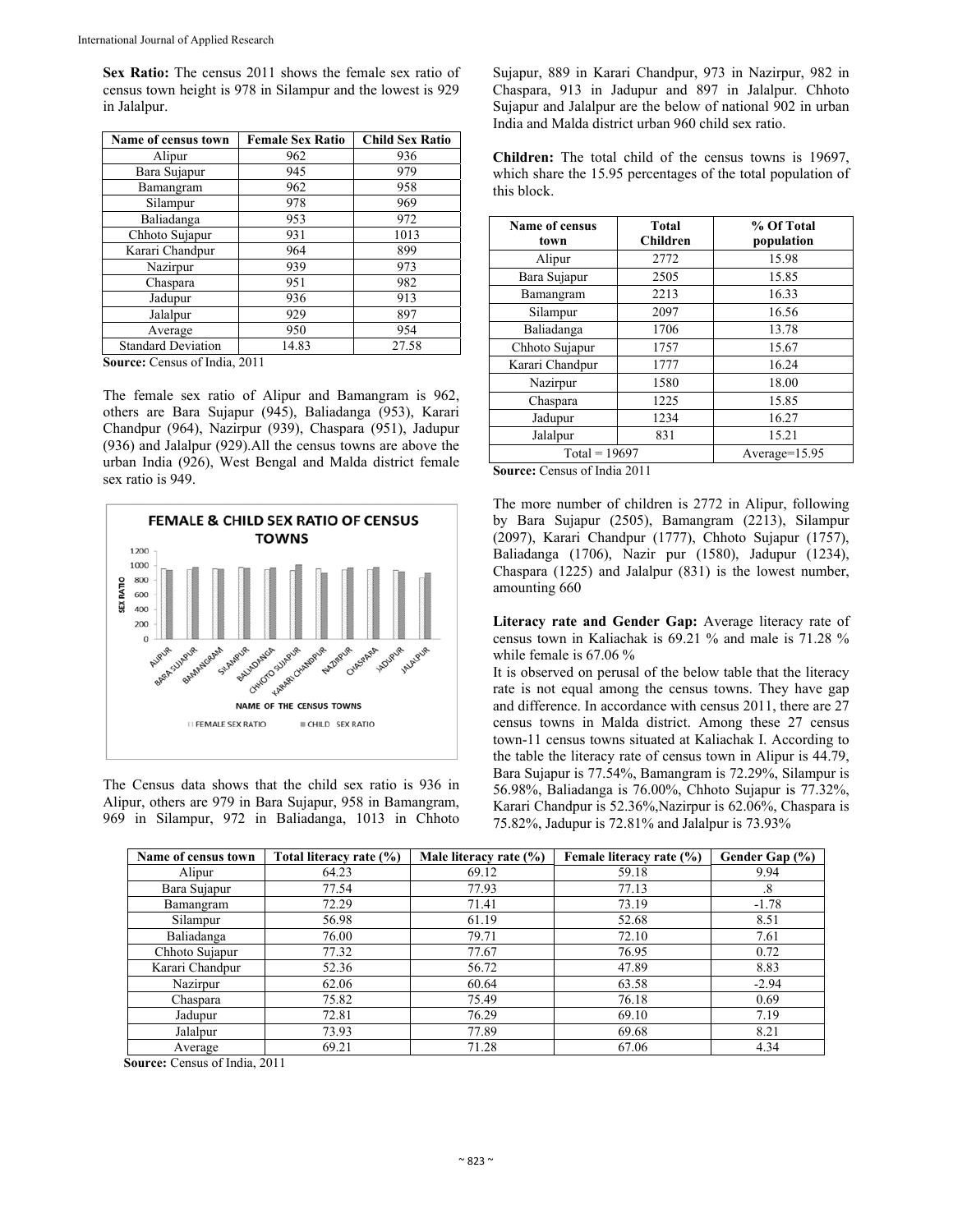

Following the data the male literacy rate is 69.12%, female is 59.18% in Alipur and Gender Gap is 9.94%. In Bara Sujapur, Chhoto Sujapur and Chaspara gender gap in literacy rate is very scanty that is .8%, female literacy rate is more than male in Bamangram and Nazirpur. The male and female literacy rate is 61.19% and 52.68% respectively in Silampur and Gender Gap is 8.51%. In Baliadanga the male literacy rate is 79.71% and female is 72.10%, Gender gap is 7.61%. In Karari Chandpur, the male literacy rate is 56.72%, female is 47.89% and Gender gap is 8.83%.

**Worker rate and gender gap:** In census 2011, the worker rate is very low in the census town of Kaliachak-I in Malda district. Data show that in Alipur the worker rate is 64.23%, In Bara Sujapur is 40.44%, in Bamangram is 46.35%, in Silampur is 45.87%, Baliadanga is 38.38%, Chhoto Sujapur is 42.56%, Karari Chandpur is 43.79%, Nazirpur is 42.04%, Chaspara is 42.33%, Jadupur is 43.66% and Jalalpur is 43.04%

| Name of census town | Total worker (%) | Male worker rate (%) | Female worker rate (%) | Gender Gap (%) |
|---------------------|------------------|----------------------|------------------------|----------------|
| Alipur              | 44.79            | 50.29                | 39.06                  | 11.23          |
| Bara Sujapur        | 40.44            | 51.05                | 29.20                  | 21.85          |
| Bamangram           | 46.35            | 52.12                | 40.36                  | 11.76          |
| Silampur            | 45.87            | 50.81                | 40.81                  | 10             |
| Baliadanga          | 38.38            | 53.48                | 25.20                  | 28.28          |
| Chhoto Sujapur      | 42.56            | 51.82                | 32.61                  | 19.21          |
| Karari Chandpur     | 43.79            | 49.11                | 38.26                  | 10.85          |
| Nazirpur            | 42.04            | 50.50                | 33.03                  | 17.47          |
| Chaspara            | 42.33            | 50.51                | 33.73                  | 16.78          |
| Jadupur             | 43.66            | 49.77                | 37.14                  | 12.63          |
| Jalalpur            | 43.64            | 51.64                | 35.03                  | 16.61          |
| Average             | 43.07            | 50.98                | 34.95                  | 16.06          |

**Source:** Census of India, 2011



The male and female worker rate is not equal among the census town in Kaliachak. The male worker is 50.29%, female is 39.06% and gender gap is 11.23%. In Bara Sujapur male worker is 51.05%, female is 29.20% and the gender gap is very high having 21.85%. The male worker is 52.12%, female is 40.36%, and gender gap is 11.76%. In Silampur, the male worker rate is 50.81%, female worker rate is 40.81% and the Gender Gap is 10%. Very high worker gender gap shows in Baliadanga and Chhoto Sujapur amounting 28.28% and 19.21% respectively. The male worker rate is 49.11%, female is and 38.26% the gender gap is 11.53%, In Nazirpur male worker rate is 50.50 %, female 33.03% and the gender gap is 17.47%. Chaspara show the

male worker rate is 50.51%, female worker rate is 33.73% and Gender gap is 16.78%. The male worker in Jadupur is 49.77%, female is 37.14 and Gender gap is 12.63%. In Jalalpur, male worker rate is 51.64%, female worker rate is 35.03% and gender gap is 16.61%.

## **Dimension of Concentration**

- 1. In the census 2001, the census town of Malda district was three only. The figure has rapidly change in the census 2011 and reached the number 27. The distribution of Census towns of Malda district is very uneven, maximum number is in Kaliachak as Non-Statutory towns. Community Development Block Kaliachak-I share 33.33% of census towns of Malda district.
- 2. To examine the density of census town is necessary. It helps to understand whether the more numbers or low numbers is situated.

#### **Density of Census towns**

| <b>Urban Units</b> | <b>Density of Census Towns per block</b> |
|--------------------|------------------------------------------|
| West Bengal        |                                          |
| Malda District     | 1.8                                      |
| Kaliachak-I        |                                          |
| Kaliachak-II       |                                          |
| Kaliachak-III      |                                          |

**Source:** Census of India, 2011 and calculated by author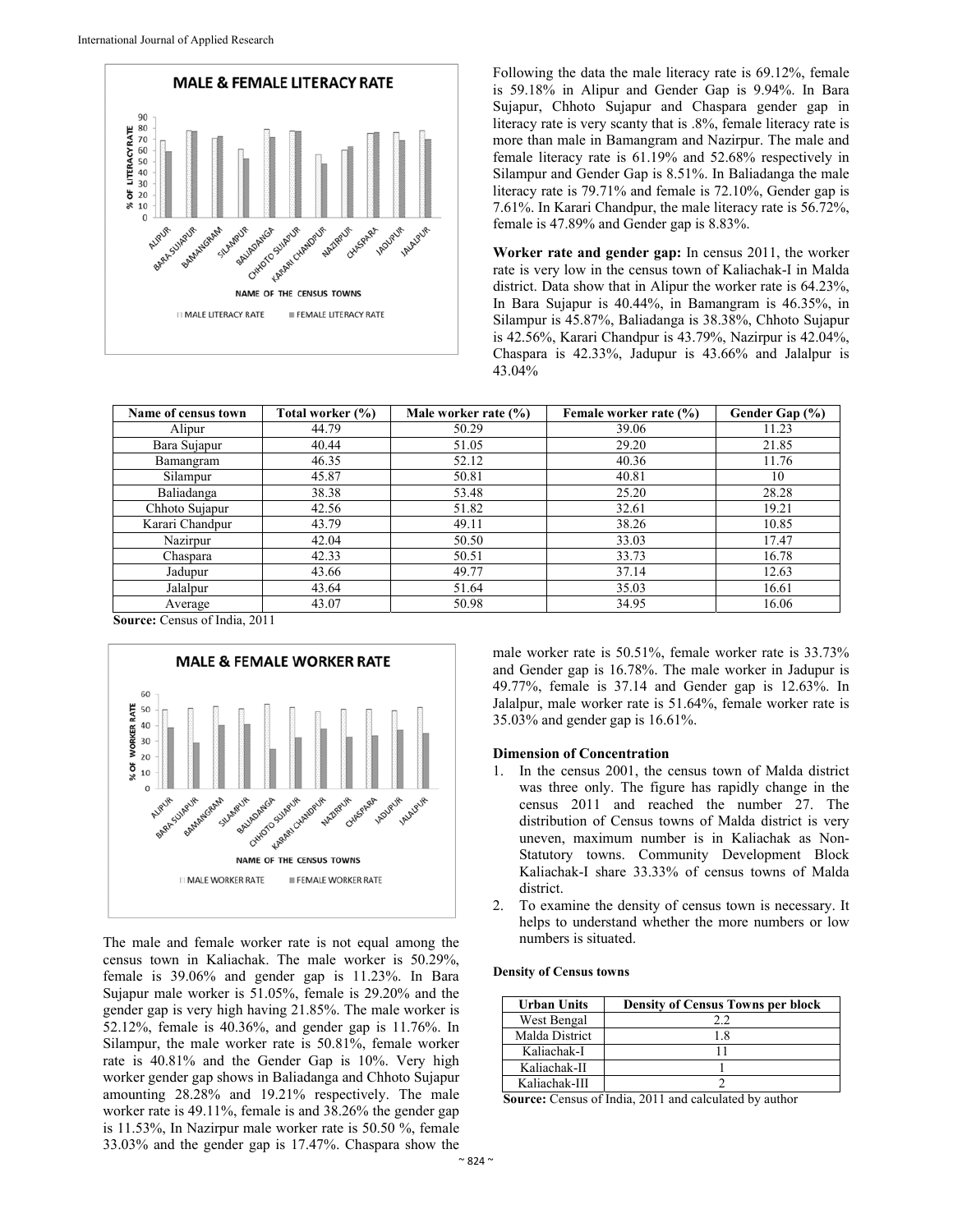

3. To examine the concentration of urban population size classification of town is necessary. It helps to understand whether maximum proportion of urban population living in large or small towns. In India, urban places are classified into six size class categories - Class- I or City: Population of 100000 or above, Class-II: Population between 50000-99999, Class-III: Population between 20000-49999, Class IV: Population between 10000-19999, Class V: Population: 5000-9999, Class-VI: Population between below 5000. Alipur, Bara Sujapur, Bamangram, Silampur, Baliadanga Chhoto Sujapur, Karari Chandpur are belongs to Class IV

towns. Nazir pur, Chaspara, Jadupur, Jalalpur are belongs to Class-V towns.

4. All the census towns of Kaliachak-I emerges close to the N.H. 34 and Minority Muslim concentrated areas.

**Location Quotient analysis:** Location Quotient used to calculate characteristic Ratio of two variables of specified area. Location Quotient used to present the ratio of the total population of the whole area and the population of the specific or certain rural or urban area. Therefore, by means of the location Quotient any element, especially demographic characteristics can be depicted clearly. As all ready noted, location Quotient is the ratio of the ratio, so it has no unit. The result of the location quotient denotes the population and other elemental characteristics of that area. If the result of the location quotient becomes '1' then it can be easily reveal that the population features prevails imbalance. If the result of the LQ is less than '1' then it denotes unequal distribution of dispersed location. Similarly, if LQ result is greater than 1 then it indicate higher concentration of population of that area.

#### **Calculation table for location quotient:**

| SL.<br>No. | Name of the<br>census town | Area in $Sq.Km(Ai)$ | $Ai \rightarrow A (\sum A i)$ | <b>Total population</b><br>(Pi) 2011 | $Pi \div P(\sum P_i)$ | $P + Pi$<br>$LQ =$<br>$A \div Ai$ |
|------------|----------------------------|---------------------|-------------------------------|--------------------------------------|-----------------------|-----------------------------------|
|            | Alipur                     | 1.71                | 0.080                         | 17347                                | 0.140                 | 0.001                             |
| 2          | Bara Sujapur               | 2.40                | 0.113                         | 15808                                | 0.128                 | 1.132                             |
| 3          | Bamangram                  | 1.90                | 0.089                         | 13550                                | 0.110                 | 1.235                             |
| 4          | Silampur                   | 1.70                | 0.0799                        | 12664                                | 0.103                 | 1.303                             |
|            | Baliadanga                 | 3.38                | 0.159                         | 12379                                | 0.100                 | 0.029                             |
| 6          | Chhoto Sujapur             | 0.91                | 0.042                         | 11216                                | 0.090                 | 2.142                             |
|            | Karari Chandpur            | 2.40                | 0.113                         | 10941                                | 0.088                 | 0.778                             |
| 8          | Nazirpur                   | 1.96                | 0.095                         | 8778                                 | 0.071                 | 0.747                             |
| 9          | Chaspara                   | 0.68                | 0.032                         | 7731                                 | 0.062                 | 1.938                             |
| 10         | Jadupur                    | 1.21                | 0.057                         | 7585                                 | 0.061                 | 1.070                             |
| 11         | Jalalpur                   | 3.03                | 0.142                         | 5460                                 | 0.044                 | 0.309                             |

∑Ai=21.28, ∑Pi=123474

**Source:** Census of India, 2011 and calculated by author

By means of the above table density of population of the 14 census town of the block of Kaliachak I are present. It is observed from the table that the LQ values of Bara Sujapur (1.132), Bamangram (1.235), Silampur (1.303), Chhoto Sujapur (2.142), Chaspara (1.938), Jadupur (1.070) census towns are greater than one  $(1)$  which indicates high concentration. The LQ values of the rest of the census towns are less than one (‹1) which denotes dispersed location of the population. LQ values of Alipur, Baliadanga, Karari Chandpur, Nazirpur, and Jalalpur are 0.001, 0.029, 0.778, 0.747 and 0.309 respectively.

**Rank size rule analysis:** The rank size rule was first observed by Auerbach in 1913 but was proposed and

popularised by G. K. Zipf in his book 'Human Behaviour and The Principle of Least Effort'. Since then, many writers have attempted to explain it but the basic aim has always remained the same: to find a graphical description to the size distribution of cities, which would apply to the situation prevailing in many countries (Siddhartha and Mukherjee, p-166).

Expected population of 1<sup>st</sup> Rank City = 
$$
\frac{\sum \text{Population}}{\sum 1/\text{Rank}}
$$

Expected population for the other Rank Cities-Expected population of  $1<sup>st</sup>$  Rank City×1/Rank

# **(Ahmed, p-156)**

| <b>Name Of Census Town</b> | <b>Total Population</b> | Rank | 1/Rank  | <b>Expected Population</b> |
|----------------------------|-------------------------|------|---------|----------------------------|
| Alipur                     | 17347                   |      |         | 40882                      |
| Bara Sujapur               | 15808                   |      |         | 20441                      |
| Bamangram                  | 13550                   |      | .33333  | 13627                      |
| Silampur                   | 12664                   |      | 0.25    | 10220                      |
| Baliadanga                 | 12379                   |      | 0.20    | 8176                       |
| Chhoto Sujapur             | 11216                   |      | 0.16667 | 6813                       |
| Karari Chandpur            | 10941                   |      | 0.14285 | 5839                       |
| Nazirpur                   | 8778                    |      | 0.125   | 5110                       |